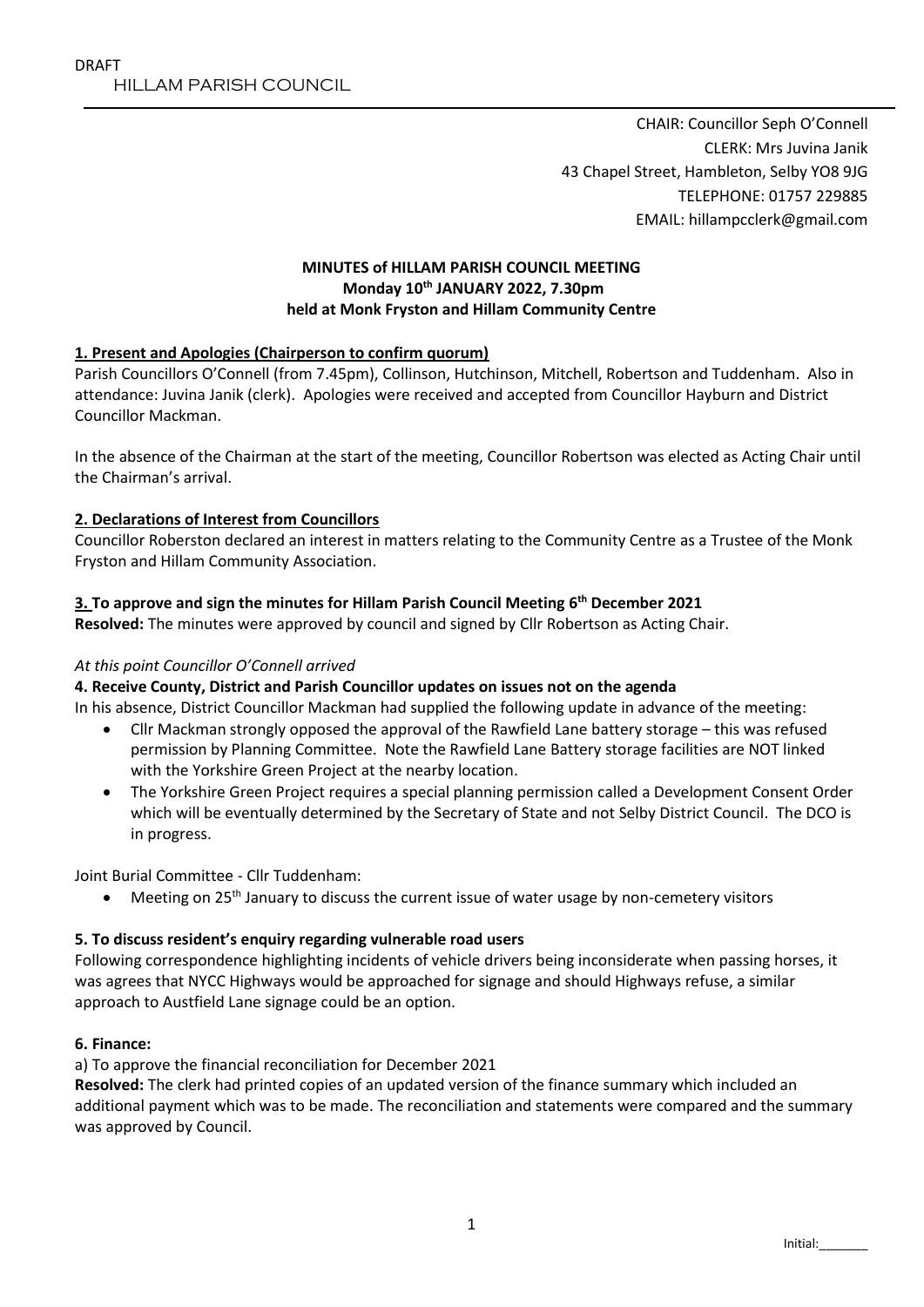#### DRAFT

|                                                                                                   |   |           | NB: £1127.89 is ring-tenced grant for website                                        |   |               |           |
|---------------------------------------------------------------------------------------------------|---|-----------|--------------------------------------------------------------------------------------|---|---------------|-----------|
| <b>COMMUNITY ACC:</b>                                                                             |   |           | and £500 is ring fenced for pump maintenance                                         |   |               |           |
| <b>CASHBOOK OPENING</b>                                                                           |   |           | gifted by Hillam Historians. £7354.80 OF THE                                         |   |               |           |
| <b>BALANCE: 24.11.21</b>                                                                          |   | 26,462.02 | <b>INCREASED ANNUAL PRECEPT TOTAL IS</b>                                             |   |               |           |
| <b>DECEMBER RECEIPTS</b>                                                                          |   |           | <b>RINGFENCED TO COVER COSTS ASSOCIATED WITH</b>                                     |   |               |           |
|                                                                                                   |   |           | PLANNING CONSULTANTS; ANY UNUSED                                                     |   |               |           |
|                                                                                                   |   | 575.01    | RINGFENCED FUNDS WILL BE GIVEN BACK TO<br><b>DECIDENTS VIA A DEDITION IN DDECEDT</b> |   |               |           |
|                                                                                                   |   | 25,887.01 | <b>BANK STATEMENT</b><br><b>BALANCE: 24.12.21</b>                                    | £ | 25,972.01 CHQ | <b>NO</b> |
|                                                                                                   |   |           | <b>MFHCA</b>                                                                         |   | 20.00         | 814       |
| Difference between                                                                                |   | 85.00     | <b>MFHCA</b>                                                                         |   | 20.00         | 834       |
| <b>Statement and Cashbook:</b>                                                                    |   |           | YLCA                                                                                 |   | 45.00         | 836       |
| <b>DECEMBER PAYMENTS</b><br><b>CASHBOOK CLOSING</b><br><b>BALANCE: 24.12.21</b><br>Reconciliation |   |           |                                                                                      |   |               |           |
|                                                                                                   | £ | 25,887.01 | TOTAL O/SE                                                                           |   | 85.00         |           |

|                                    | <b>RESERVE ACC CASHBOOK</b>                     |  |  |  |  |  |
|------------------------------------|-------------------------------------------------|--|--|--|--|--|
| <b>RECEIPTS</b><br><b>PAYMENTS</b> | <b>OPENING</b><br><b>BALANCE:</b><br>24.11.2021 |  |  |  |  |  |
| 0.03<br>£                          | 1,230.65<br>£                                   |  |  |  |  |  |
| BANK STATEMENT: 24.12.2021 E       |                                                 |  |  |  |  |  |
|                                    |                                                 |  |  |  |  |  |

## b) To approve payments for January 2021

**Resolved:** The written cheques were checked against the invoices received. Payments were approved for payment by Council and cheques signed by Cllrs Tuddenham and Collinson.

|     | Payee                                      | <b>Details</b>                                                                                  |            | <b>TOTAL COST</b> | <b>VAT: To</b><br>Reclaim |       |
|-----|--------------------------------------------|-------------------------------------------------------------------------------------------------|------------|-------------------|---------------------------|-------|
|     | 838 JUVINA JANIK                           | <b>DECEMBER SALARY</b>                                                                          | £          |                   |                           |       |
|     | 839 HMRC                                   | PAYMENT OF Q3 TAX                                                                               | £          | 5.20              |                           |       |
|     | 840 THE FLOWER ROOM                        | 2 X £30 BOUQUET (Sadler & Lupton)                                                               | £          | 60.00             |                           |       |
|     | 841 MFHCA                                  | HALL HIRE 6 DECEMBER 2021                                                                       | £          | 20.00             |                           |       |
|     | 842 TP JONES & CO LLP                      | PAYROLL OCT-DEC 2021 INV. TPJ/P1120                                                             | £          | 45.90             | f                         | 7.65  |
|     | 843 SHONA MCWHIRTER                        | REIMBURSE FOR PLANTS: SEE CLAIM FORM                                                            | £          | 23.97             |                           |       |
| 844 | <b>COMMUNITY HEARTBEAT</b><br><b>TRUST</b> | INVOICE 10909 £62.40 & 10941 £151.20:<br>ANNUAL EMERGENCY PHONE & ANNUAL<br><b>SUPPORT YR 6</b> | f          | 213.60            | £                         | 35.90 |
|     |                                            | <b>TOTAL JANUARY SPEND</b>                                                                      | £          | 608.68            | £                         | 43.55 |
|     |                                            | TOTAL 2021-22 ANNUAL SPEND                                                                      | £18,329.99 |                   | £ 1,619.21                |       |

# **7.Planning:**

- a) Applications and Appeals to review:
	- i. [2021/1468/TCA](https://public.selby.gov.uk/online-applications/applicationDetails.do?keyVal=R3J7LLNX08600&activeTab=summary) | Application for consent to remove 4no Leylandii trees (G1), 1no Cherry tree (T2) and 1no Lilac tree (T3) and 2no Maple trees (T4 & T5) within the conservation area | 1 Lilac Oval – NO OBSERVATIONS
- b) Notices of Decision:
	- i. 2021/0971/COU | Change of use of land to dog training (sui generis) | Austfield Farm Austfield Lane REFUSED
	- ii. 2021/0789/FULM: Land South of Electricity Substation, Rawfield Lane, Fairburn REFUSED
	- iii. 2021/0633/FULM Land South Of Electricity Substation, Fairburn REFUSED
- c) To receive any updates of ongoing Applications and Appeals
- None to report.